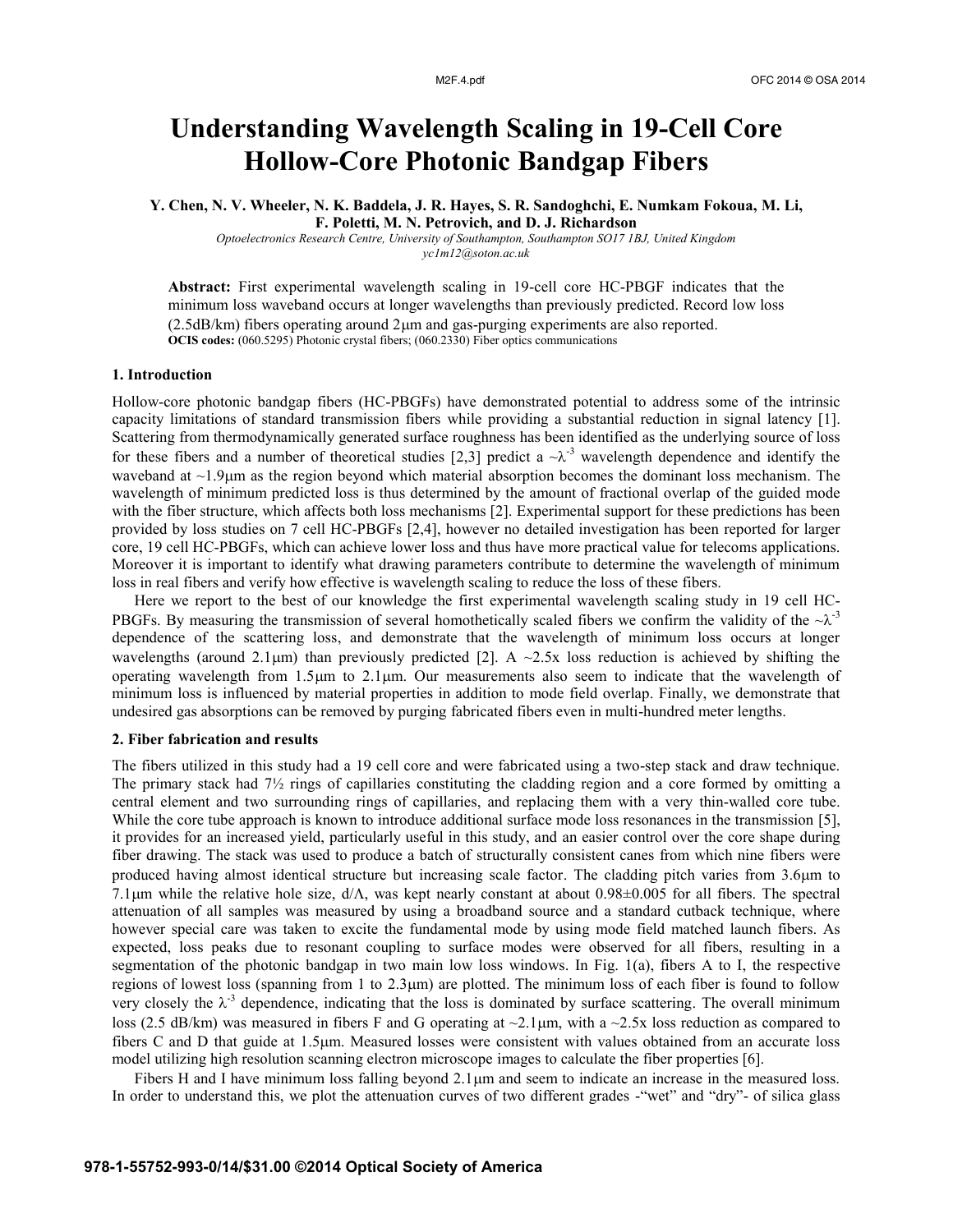

Fig. 1:(a) Scaling of minimum loss vs. wavelengths in 19 cell HC-PBGFs: different traces (labelled A to J) show the lowest loss region of ten fibers with identical structure (except for fiber J) but varying scale factor. Below  $\sim$ 2.1 $\mu$ m the minimum loss follows the  $\alpha \lambda^3$  dependence (red curve) predicted for surface scattering loss. In order to account for the loss at longer wavelengths, which is determined by the infrared absorption of silica glass, the attenuation of "wet" and "dry" silica [7] weighed by the estimated overlap factor (0.2%) of our fibers is plotted. To provide calibration for these curves a HC-PBGF designed for operation at 3.4m [8] is also shown (Fiber J). (b) The scanning electron microscope (SEM) image of fiber F.



Fig. 2: Full attenuation spectra (2nm resolution) of fibers (a) F, (b) G, (c) H and (d) I, measured over 495m, 1091m, 508m, 493m long cutbacks, respectively. Minimum loss values and 3dB bandwidths are also indicated.

(which correspond to the different hydroxyl contents contained in F100 and F300 types of synthetic silica from Heraeus [7], respectively). To provide a calibration for the infrared absorption curves we also plot in Fig. 1(a) the attenuation of fiber J, designed to operate at wavelengths around 3.4m and characterized by a very similar mode field overlap as fibers A-I, despite having a slightly different structure [8]. Both simulations and experiments indicate that  $\sim 0.2\%$  power propagates in the glass for all fibers.

The figure shows that for a perfectly "dry" fiber the minimum absolute loss waveband would be expected to lie at wavelengths around  $2.4\mu$ m, much longer than the  $2.1\mu$ m we measured in this experiment or the 1.9 $\mu$ m previously predicted [2]. This seems to suggest that although our fibers were fabricated from F300 tubes, a small but non